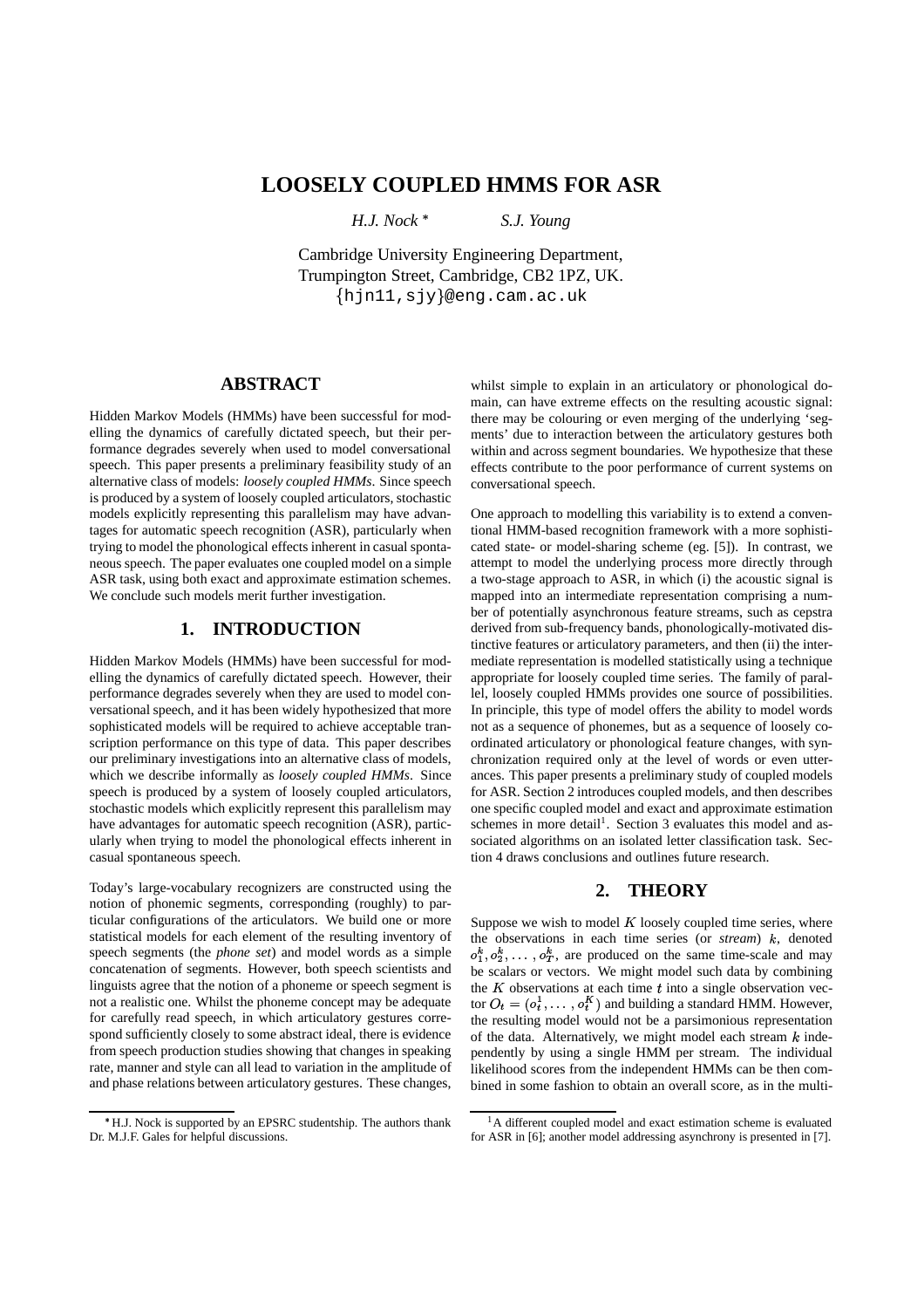

**Figure 1:** Metastate Space From Combined Ergodic HMMs A, B

band framework (eg. [8]). However, this scheme fails to represent any coupling between the different time series<sup>2</sup>. An intermediate approach is to combine the  $K$  independent HMMs into a joint model which can capture something of the correlations between different streams. We can form a combined HMM in which (i) the hidden state space is the Cartesian product of the state spaces of the individual HMMs (see Figure 1), and (ii) the observations  $O_t$  are formed by concatenating the individual stream observations at time t, ie.  $O_t = (o_t^1, \ldots, o_t^K)$ . We refer to the Cartesian product hidden state space as the *metastate space*, to distinguish it from the state spaces of the original independent HMMs for each stream.

If we assume that each independent HMM has  $N$  states, then for moderate  $K$  and  $N$ , estimation of output densities and a transition matrix for the combined HMM will be intractable both computationally and in terms of robust parameter estimation. Several recent schemes handle these difficulties through additional conditional independence assumptions and approximations which exploit the internal, combinatorial structure of the metastates and observations both to reduce the number of parameters and as the basis for efficient, approximate training and decoding algorithms (eg. [10], [3]). The form of model simplification most appropriate for speech is an open research question. In this paper, we simply adopt the scheme proposed in [10] in order to gain insight into the issues involved. This *Mixed-Memory Approximation* for reducing the number of parameters is described in Section 2.1; some (more generally applicable) decoding and estimation schemes of differing computational complexity are discussed in Section 2.4.

#### **2.1. The Mixed-Memory Approximation**

For notational convenience, we assume that each of the  $K$ time series comprises *D*-dimensional observations and is initially modelled by a single  $N$ -state HMM. These HMMs are combined as described above to produce a model in which hidden metastates comprise  $K$  hidden variables and each observation vector has K sub-vectors. K-tuples  $I = (i^1, \dots, i^K)$  and  $\lim_{l \to \infty}$  $J = (j^1, \dots, j^K)$  denote metastates. Combined observations are denoted  $O_t = (o_t^1, \ldots, o_t^K)$ .  $\mathbf{a}_t^{\mathsf{T}}, \ldots, \mathbf{o}_t^{\mathsf{K}}$ ). P denotes probability mass functions,  $p$  denotes densities.

Saul and Jordan [10] propose the following simplifications:

 assume conditional independence of state components given previous state:

$$
P(J|I) = \prod_{k=1}^{K} P(j^k|I)
$$
 (1)

approximate these conditional probabilities with a convex

combination of *cross-transition* matrices:

$$
P(j^k|I) = \sum_{l=1}^{K} \psi^k(l) a^{kl} (j^k | i^l)
$$
 (2)

 conditional independence of observation components given current state:

$$
p(O_t|J) = \prod_{k=1}^{K} p(o_t^k|J)
$$
 (3)

 approximate these conditional probabilities with a convex combination of *cross-emission* distributions:

$$
p(o_t^k|J) = \sum_{l=1}^K \phi^k(l) b^{kl} (o_t^k | j^l)
$$
 (4)

The parameters  $a^{kl}(j^k|i^l)$  are  $K^2$  elementary  $N \times N$  crosstransition matrices, a total of  $K^2N^2$  transition parameters. The  $b^{kl}(o_t^k|j^l)$  are  $K^2N$  cross-emission output densities; for Ddimensional observations and full covariance gaussians, a total of  $K^2ND(1+D)$  observation-related parameters. Parameters model, and give a measure of the dependency between different  $\kappa^k(l)$ ,  $\phi^k(l)$  are mixture weights. They are fixed for a single streams, using a total of  $2K^2$  parameters. This model thus has  $\mathcal{O}(K^2(N^2+ND^2))$  free parameters vs.  $\mathcal{O}(N^K(N^K+N^2D^2))$ for the combined, full metastate space model.

Approximation (2) has limitations for speech modelling, since speech HMMs are typically constrained *a priori* to have a left-toright transition structure. This is achievable under (2) only when on the previous state in stream  $k$ ). This study also investigates  $\psi$  is the identity matrix I (ie. transitions in stream k depend only the case  $\psi \neq I$ , introducing coupling through transition probabilities. When we do so, we use  $a^{kl}$  matrices which are individually left-to-right. This limits backwards transitions in the metastate space, but is not as strong as the standard left-to-right constraint.

#### **2.2. Special Cases**

The experimental section will discuss various special cases of the loosely coupled model presented above. The standard HMM is obtained by setting  $K = 1$ ,  $\phi^1(1) = \psi^1(1) = 1$ . If we general- ize the loosely coupled model to the case where observations have  $K$  subvectors but metastates comprise  $L$  hidden variables, and allow  $L \neq K$ , we can obtain the HTK [12] synchronous multiple stream model by setting  $L = 1$ ,  $K$ =number of output streams, model (eg. [8]) is obtained by setting  $\psi^k(k) = 1, \phi^k(k) = 1$ , and  $(1) = 1$  and  $\phi^k(1) = 1$  for all k. The asynchronous multiband  $f^*(l) = 0, \, \phi^*(l) = 0$  for  $l \neq k$ . We further distinguish three forms of loosely coupled model: an observation-only coupled model sets  $\psi$  to the  $K \times K$  identity matrix; a transition-only coupled model sets  $\phi$  to the  $K \times K$  identity matrix; a fully-coupled model refers to the general case of unrestricted  $\phi$ ,  $\psi$ .

### **2.3. Maximum Likelihood Estimation**

Maximum-likelihood estimation of the model above may be achieved using the EM algorithm [2]. Latent variables  $x_t^k$ ,  $y_t^k$ are introduced to encode the missing data (namely, the crosstransition and cross-emission mixture components used in stream

<sup>&</sup>lt;sup>2</sup>At least between points at which streams are forced to synchronize.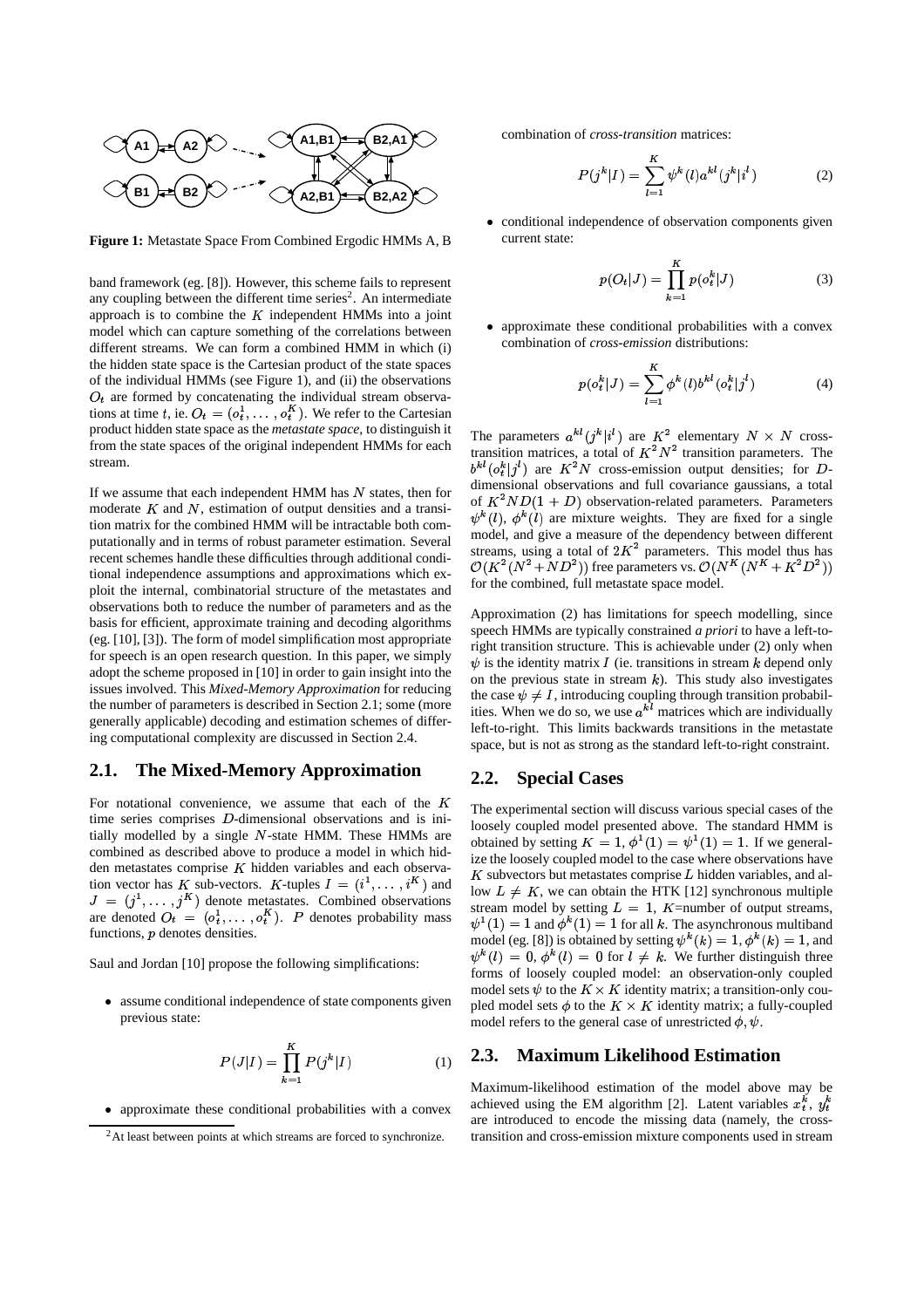$k$  at each time  $t$ , respectively). The following update equations, for the case where each  $b^{kl} (o_l^k | j^l)$  is modelled by a fullcovariance Gaussian density  $\mathcal{N}(\mu_i^{k}, \Sigma_i^{k})$ , are derived in [9]:

$$
\hat{\psi}^k(l) = \frac{\sum_t P(x_t^k = l | O)}{\sum_{\nu, t} P(x_t^k = \nu | O)} \qquad (5)
$$

$$
\hat{\phi}^{k}(l) = \frac{\sum_{t} P(y_{t}^{k} = l | O)}{\sum_{\substack{\nu, t \\ k} P(y_{t}^{k} = \nu | O)}} \qquad (6)
$$

$$
\hat{a}^{kl}(j^k|i^l) = \frac{\sum_t p(x_t^k = l, s_t^k = j^k, s_{t-1}^l = i^l|O)}{\sum_t p(x_t^k = l, s_{t-1}^l = i^l|O)} \tag{7}
$$

$$
\hat{\mu}_j^{kl} = \frac{\sum_t p(y_i^k = l, s_t^l = j^l | O) o_t^k}{\sum_t p(y_i^k = l, s_t^l = j^l | O)} \tag{8}
$$

$$
\hat{\Sigma}_j^{kl} = \frac{\sum_t p(y_t^k = l, s_t^l = j^l | O)(o_t^k - \hat{\mu}_j^{kl})(o_t^k - \hat{\mu}_j^{kl})'}{\sum_t p(y_t^k = l, s_t^l = j^l | O)}
$$
(9)

where  $O = O_1, \ldots, O_T$  denotes the current utterance and  $S_t = (eg, [1])$ . Su  $(s_t^1, \ldots, s_t^K)$  denotes the metastate at time t. Summations over  $t$  wire run from 1 to T; summations over  $\nu$  run from 1 to K.  $\hat{\theta}$  denotes an updated parameter  $\theta$ . The posterior probabilities necessary for these updates can be calculated using a (notationally complicated) generalization of the Forward-Backward Algorithm, also in [9].

#### **2.4. Approximations for Decoding/Training**

EM estimation requires forward and backward probabilities in the metastate-space of size  $N<sup>K</sup>$ , which becomes intractable as K or in subband v  $N$  increase. Phonological or articulatory feature sets typically involve  $K > 5$ ; allowing stream asynchrony within words or larger modelling units increases the required  $N$ . Thus more efficient, perhaps approximate, decoding and estimation schemes are essential. We will evaluate two alternative schemes<sup>3</sup>.

**Viterbi State Sequences** The most-likely metastate sequence given the data,  $S^*$ , can be obtained through standard Viterbi decoding in the metastate space.  $S^*$  may also be used in estimation, akin to Viterbi training of HMMs. The associated parameter update equations are obtained by conditioning posterior probabilities in equations (5)-(9) on  $S^*$  as well as observations O. However, obtaining Viterbi sequences in the  $N<sup>K</sup>$  metastate space might again be intractable.

**Chain Viterbi State Sequences** Saul and Jordan [10] also propose a more efficient scheme for approximating  $S^*$  when the K time series are *assumed* weakly coupled. The algorithm iterates through each stream  $k$  in turn, finding the optimal sequence of hidden states through stream  $k$  given fixed values for the hidden states of the other streams<sup>4</sup>. The state space is thus reduced to size  $N$  when doing the optimizations for stream  $k$ . The algorithm can be initialized by (for example) computing a Viterbi state sequence for each chain individually or by assuming a uniform segmentation of the observations for each stream. Iteration through all  $K$  streams continues until convergence, which is not necessarily to  $S^*$  (see [9] for a counter-example). Assuming the resulting sequence is similar to the Viterbi sequence  $S^*$  leads to an approximate, Viterbi-like estimation scheme.

## **3. APPLICATION TO MODELLING OF FREQUENCY SUB-BAND CEPSTRA**

Several authors advocate the use of cepstra derived from frequency subbands for ASR (eg. [8], [11]). We use this representation for our experiments, rather than a more speculative articulatory or phonological representation.

## **3.1. Experimental Setup**

The OGI ISOLET database consists of wideband recordings of single letters of the alphabet. We use *Isolet1-4* (6240 utterances) to train and speaker-disjoint *Isolet5* (1560 utterances) to test. The performance of our baseline HMMs using a 39-d observation vector of *full-band* cepstra (including 0th) with delta and acceleration coefficients is between  $96.2\%$  (3 state HMM) and  $96.6\%$  (10 state HMM) for this task, comparable to results reported previously (eg. [1]). Subband cepstra extraction proceeds as follows. 25ms windows of speech are Fourier-transformed and filtered through a bank of 20 overlapping, equally mel-spaced, filters. Filtering produces a vector of log spectral energies  $E = [e_1, \ldots, e_{20}]$ . A choice of  $V$  frequency subbands subdivides  $E$  into  $V$  subvectors  $E_v$ . A DCT  $D_v$  is applied to each  $E_v$  to yield a vector of cepstra  $C_v = D_v E_v$  for subband v. Decreasing  $D_v$  row dimensionality effects cepstral truncation, reducing the dimensionality of  $C_v$ from that of  $E_v$ : a V-tuple  $(\#_1, \ldots, \#_V)$  denotes the truncation scheme, where  $\#_v$  indicates retention of cepstra  $0, \ldots, \#_v - 1$ in subband  $v$ . Finally, observations for the  $v$ -th subband stream  $(o<sub>t</sub><sup>v</sup>$  in our earlier notation) are formed by appending the appropriate delta and acceleration coefficients to  $C_v$ . All Gaussians are full covariance, initialized using the global mean and covariance of the training set. Model sets using cross-emission or crosstransition dependencies are initialized in stages: first, independent HMMs are trained for each stream as in a multiband system; then, cross-stream dependencies are introduced gradually, with two training iterations between the addition of one crossdependency per stream. Training continues until likelihood gains fall below a pre-specified threshold.

#### **3.2. Experimental Results**

when the  $K$  vector  $O_t$ . Table 1 gives baseline percentage correct (%C) per-The first set of experiments compares model structures. Observations comprise cepstra from two subbands 0-2 and 2-8kHz, with cepstral truncation (7,6), yielding a 39-d combined observation formance of standard *HMM*s. Table 2 examines coupling through the transition matrices, using single Gaussian output distributions. The models in each block of the table are ordered in terms of the allowable asynchrony between streams: the synchronous *HTK stream* model is followed by the transition-only (*trans-*) coupled model and then the completely asynchronous *multiband* model. Table 3 examines the observation-only (*obs-*) and *fully*coupled model structures, again ordering models via increasing asynchrony. Each state in *HTK stream* and *multiband* models uses a two Gaussian mixture to model the data from a single stream. The number of observation-related parameters in these systems is thus comparable with the *fully-* and *obs-*coupled models, which use a single Gaussian to model each  $b^{k}$ <sup> $(c^k_i|j^l)$ </sup> distribution. The tables show that the performance of loosely coupled models is comparable to that of other conventional models on this task; further experiments comparing three-stream model structures using three cepstral subbands show similar behaviour (see [9]).

<sup>&</sup>lt;sup>3</sup>We are also investigating mean-field and more structured variational methods from the graphical models community as the basis of efficient algorithms.

<sup>4</sup>We note that softer versions of this algorithm in which subsets of streams are fixed whilst others are decoded are also possible.